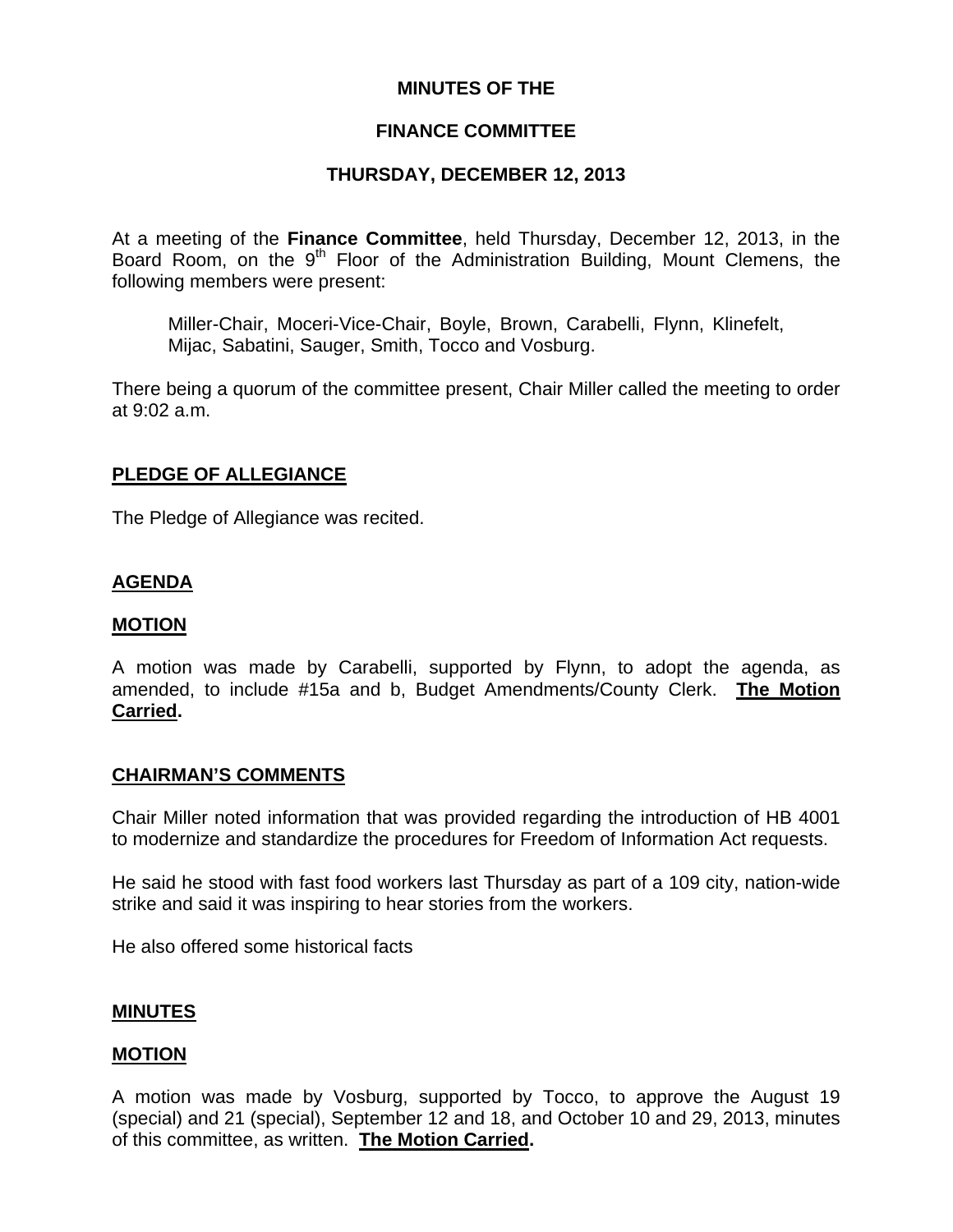## **RECOMMENDATIONS FROM 11-5-13 JUSTICE & PUBLIC SAFETY COMMITTEE MEETING**

## **BUDGET AMENDMENT/EMERGENCY MANAGEMENT/FUND 350**

### **COMMITTEE RECOMMENDATION – MOTION**

A motion was made by Tocco, supported by Carabelli, to recommend that the Board of Commissioners approve a budget transfer request in the amount of \$250,000 in Fund 350 for the 2011 UASI Grant by increasing Capital Outlay by \$250,000 and decreasing Supplies and Services by \$250,000; further, this budget action addresses budgetary issues only. It does not constitute the Commission's approval of any County contract. If a contract requires Commission approval under the County's Contracting Policy or the County's Procurement Ordinance, such approval must be sought separately; further, a copy of this Board of Commissioners' action is directed to be delivered forthwith to the Office of the County Executive. **THE MOTION CARRIED.** 

## **BUDGET AMENDMENT/FINANCE/DISTRICT COURT 3RD CLASS BUDGET**

### **COMMITTEE RECOMMENDATION – MOTION**

A motion was made by Brown, supported by Smith, to recommend that the Board of Commissioners approve an increase in the 2013 Supplies and Services line item in the District Court 3<sup>rd</sup> Class Budget Center and decrease the 2013 Contingency Account in the amount of \$12,152 in order to pay witness fees for the remainder of the year; further, this budget action addresses budgetary issues only. It does not constitute the Commission's approval of any County contract. If a contract requires Commission approval under the County's Contracting Policy or the County's Procurement Ordinance, such approval must be sought separately; further, a copy of this Board of Commissioners' action is directed to be delivered forthwith to the Office of the County Executive. **THE MOTION CARRIED.**

### **RECOMMENDATION FROM 11-7-13 INFRASTRUCTURE COMMITTEE MEETING**

### **CONTRACT WITH TELTOW CONTRACTING, INC./DEPARTMENT OF ROADS**

### **COMMITTEE RECOMMENDATION – MOTION**

A motion was made by Brown, supported by Carabelli, to recommend that the Board of Commissioners approve the contract between the Macomb County Department of Roads and Teltow Contracting, Inc. for the Russ Road culvert replacement and 27 Mile Road bridge removal at a cost of \$278,404; further, a copy of this Board of Commissioners' action is directed to be delivered forthwith to the Office of the County Executive.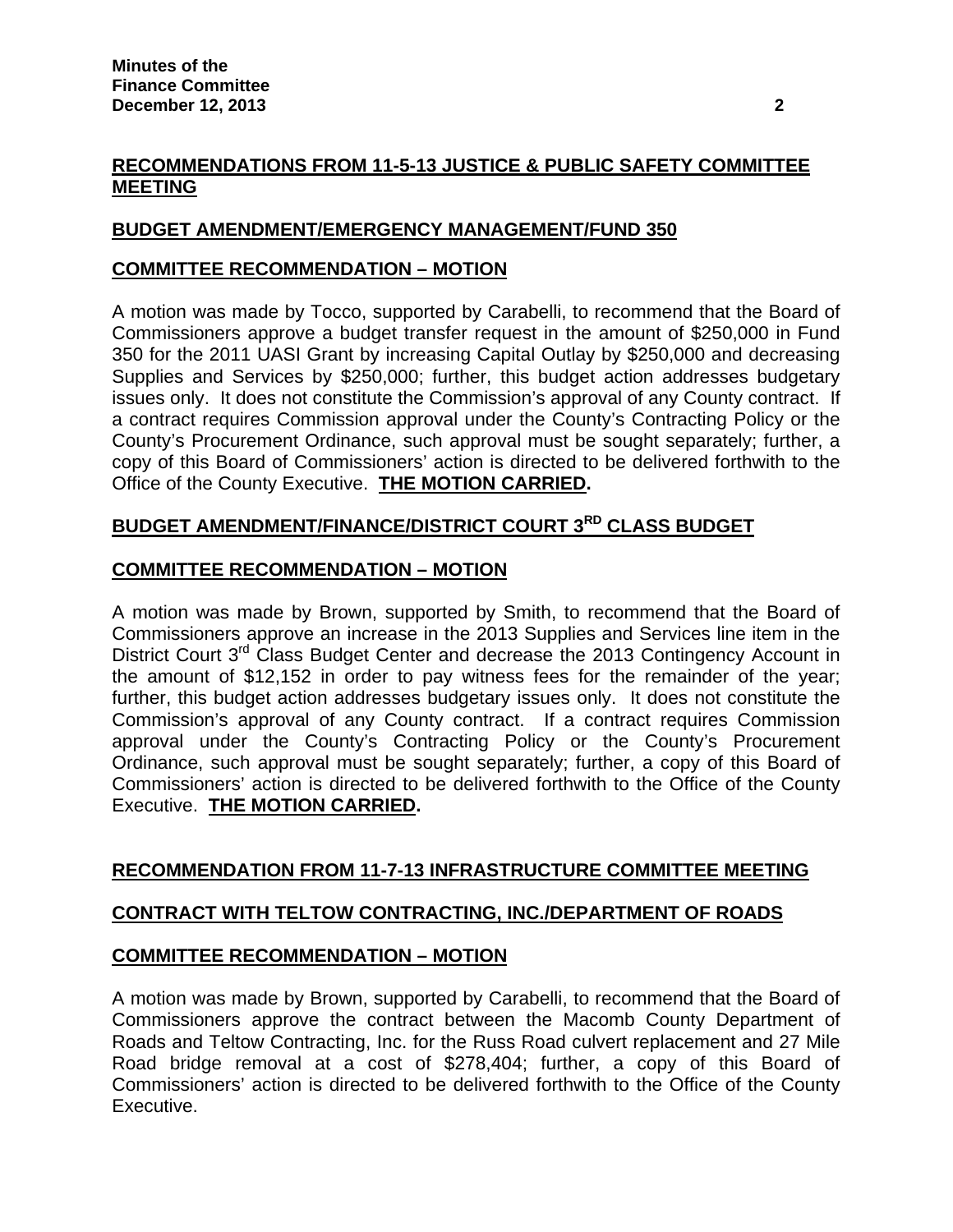The following commissioners asked questions of Department of Roads Director Bob Hoepfner: Carabelli, Miller and Flynn.

Chair Miller called for a vote on the motion and **THE MOTION CARRIED.** 

### **RECOMMENDATIONS FROM 11-7-13 HEALTH & HUMAN SERVICES COMMITTEE MEETING**

### **BUDGET AMENDMENT/CSA/EMERGENCY SOLUTIONS GRANT**

### **COMMITTEE RECOMMENDATION – MOTION**

A motion was made by Moceri, supported by Sauger, to recommend that the Board of Commissioners approve an amendment to the previously approved Community Services Agency budget with an increase in the amount of \$115,000 for Fiscal Year 2013/2014 (Emergency Solutions Grant); further, this budget action addresses budgetary issues only. It does not constitute the Commission's approval of any County contract. If a contract requires Commission approval under the County's Contracting Policy or the County's Procurement Ordinance, such approval must be sought separately; further, a copy of this Board of Commissioners' action is directed to be delivered forthwith to the Office of the County Executive.

Joe Cook, Assistant Director, was present and gave an overview.

The following commissioners spoke: Moceri, Miller and Brown.

Chair Miller called for a vote on the motion and **THE MOTION CARRIED.** 

## **CONTRACT AMENDMENT/CSA/MORNING STAR-EARLY HEAD START**

### **COMMITTEE RECOMMENDATION – MOTION**

A motion was made by Moceri, supported by Tocco, to recommend that the Board of Commissioners approve a contract amendment with Morning Star Early Learning Center for center-based services for Community Services Agency's Head Start 0-5; further, this budget action addresses budgetary issues only. It does not constitute the Commission's approval of any County contract. If a contract requires Commission approval under the County's Contracting Policy or the County's Procurement Ordinance, such approval must be sought separately; further, a copy of this Board of Commissioners' action is directed to be delivered forthwith to the Office of the County Executive.

The following commissioners spoke: Carabelli and Miller.

Chair Miller called for a vote on the motion and **THE MOTION CARRIED.**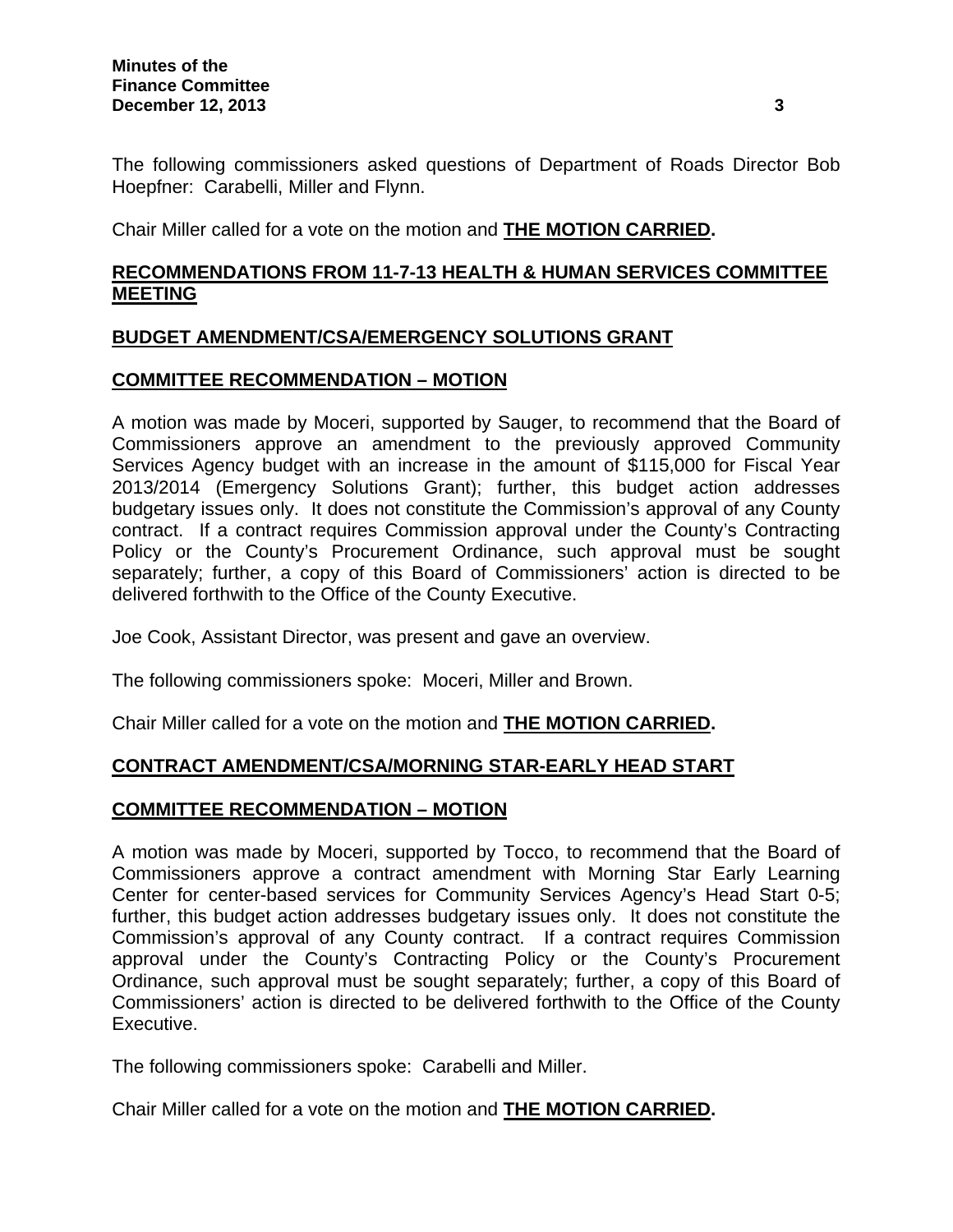### **BUDGET AMENDMENT/HEALTH/INFANT SAFE SLEEP MINI-GRANT**

#### **COMMITTEE RECOMMENDATION – MOTION**

A motion was made by Moceri, supported by Flynn, to recommend that the Board of Commissioners approve an increase in budgeted revenues and expenditures of \$22,500 for the Health Department Grant Fund supporting the Infant Safe Sleep Mini-Grant; further, this budget action addresses budgetary issues only. It does not constitute the Commission's approval of any County contract. If a contract requires Commission approval under the County's Contracting Policy or the County's Procurement Ordinance, such approval must be sought separately; further, a copy of this Board of Commissioners' action is directed to be delivered forthwith to the Office of the County Executive.

Bill Ridella, Director/Health Officer, was present and provided an explanation.

The following commissioners spoke: Moceri, Miller and Klinefelt.

Chair Miller called for a vote on the motion and **THE MOTION CARRIED.** 

### **CONTRACT AMENDMENT/HEALTH/ACCESS AMENDMENT #2-WIC PROGRAM**

#### **COMMITTEE RECOMMENDATION – MOTION**

A motion was made by Mijac, supported by Sauger, to recommend that the Board of Commissioners approve amendment #2 to the existing WIC Program services contract between the Arab Community Center for Economic & Social Services (ACCESS) and the Macomb County Health Department which will extend the contract for one year, from January 1, 2014 to December 31, 2014, for a total contract amount not to exceed \$192,000; further, this budget action addresses budgetary issues only. It does not constitute the Commission's approval of any County contract. If a contract requires Commission approval under the County's Contracting Policy or the County's Procurement Ordinance, such approval must be sought separately; further, a copy of this Board of Commissioners' action is directed to be delivered forthwith to the Office of the County Executive.

The following commissioners asked questions of Bill Ridella: Carabelli, Boyle and Smith.

Chair Miller called for a vote on the motion and **THE MOTION CARRIED.** 

#### **APPOINTMENT OF LAW FIRM**

John Schapka, Interim Corporation Counsel, gave an overview of the lawsuit.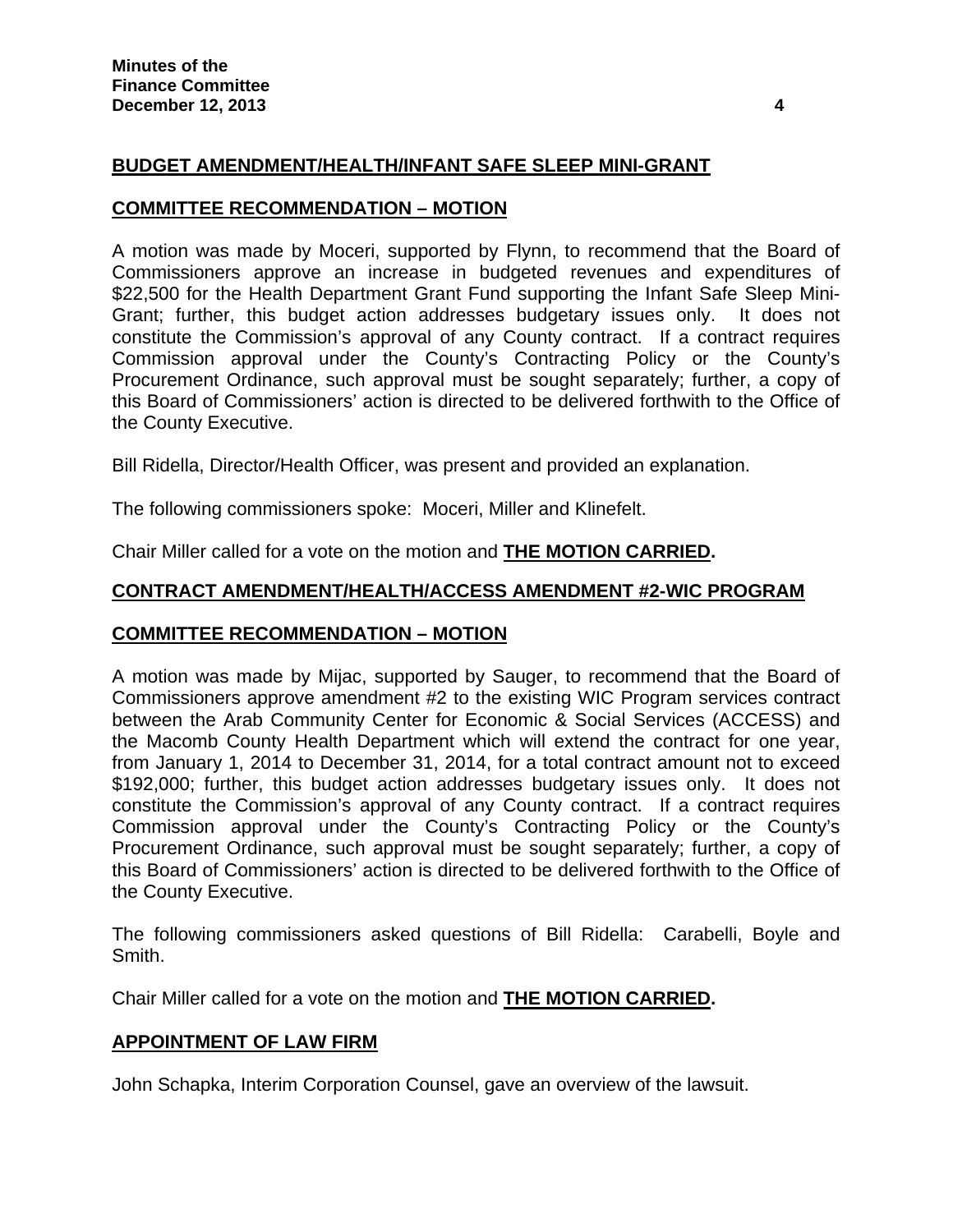## **COMMITTEE RECOMMENDATION – MOTION**

A motion was made by Tocco, supported by Smith, to recommend that the Board of Commissioners concur in the appointment of Kevin L. Moffatt of Martin Bacon & Martin, P.C., to represent the County of Macomb and Macomb Sheriff's Deputy Jeffrey McPherson in litigation entitled Leslie A. Roberts v. County of Macomb and Jeffrey Allen McPherson, 16<sup>th</sup> Circuit Court Case No. 13-4404-NI; further, a copy of this Board of Commissioners' action is directed to be delivered forthwith to the Office of the County Executive. **THE MOTION CARRIED.**

### **REPORT ON MACOMB COUNTY VETERANS NEEDS ASSESSMENT PROJECT**

The following individuals from the University of Michigan Gerald R. Ford School of Public Policy were present and provided an overview of the report: Professor Elizabeth Gerber, Caitlin Carmedelle, Ryne Peterson and Lauren Sheram.

The following commissioners spoke: Vosburg, Boyle, Carabelli, Mijac, Klinefelt, Sauger, Smith and Moceri.

Chair Miller thanked them for their work and stated that the report will help commissioners in their decision making process.

#### **MOTION**

A motion was made by Carabelli, supported by Sauger, to receive and file the report provided on the Macomb County Veterans Needs Assessment Project. **The Motion Carried.** 

#### **CORRESPONDENCE**

No correspondence was provided.

### **ADOPT PROCLAMATION COMMENDING MARY SOLOMON – RETIREMENT FROM COMMUNITY SERVICES AGENCY (OFFERED BY BOARD)**

### **COMMITTEE RECOMMENDATION – MOTION**

A motion was made by Tocco, supported by Moceri, to recommend that the Board of Commissioners adopt a proclamation commending Mary Solomon – retirement from Community Services Agency. **THE MOTION CARRIED.** 

### **EXECUTIVE SESSION TO DISCUSS LABOR NEGOTIATIONS**

### **MOTION**

A motion was made by Carabelli, supported by Sabatini, to enter into Executive Session for the purpose of discussing labor negotiations. **The Motion Carried.**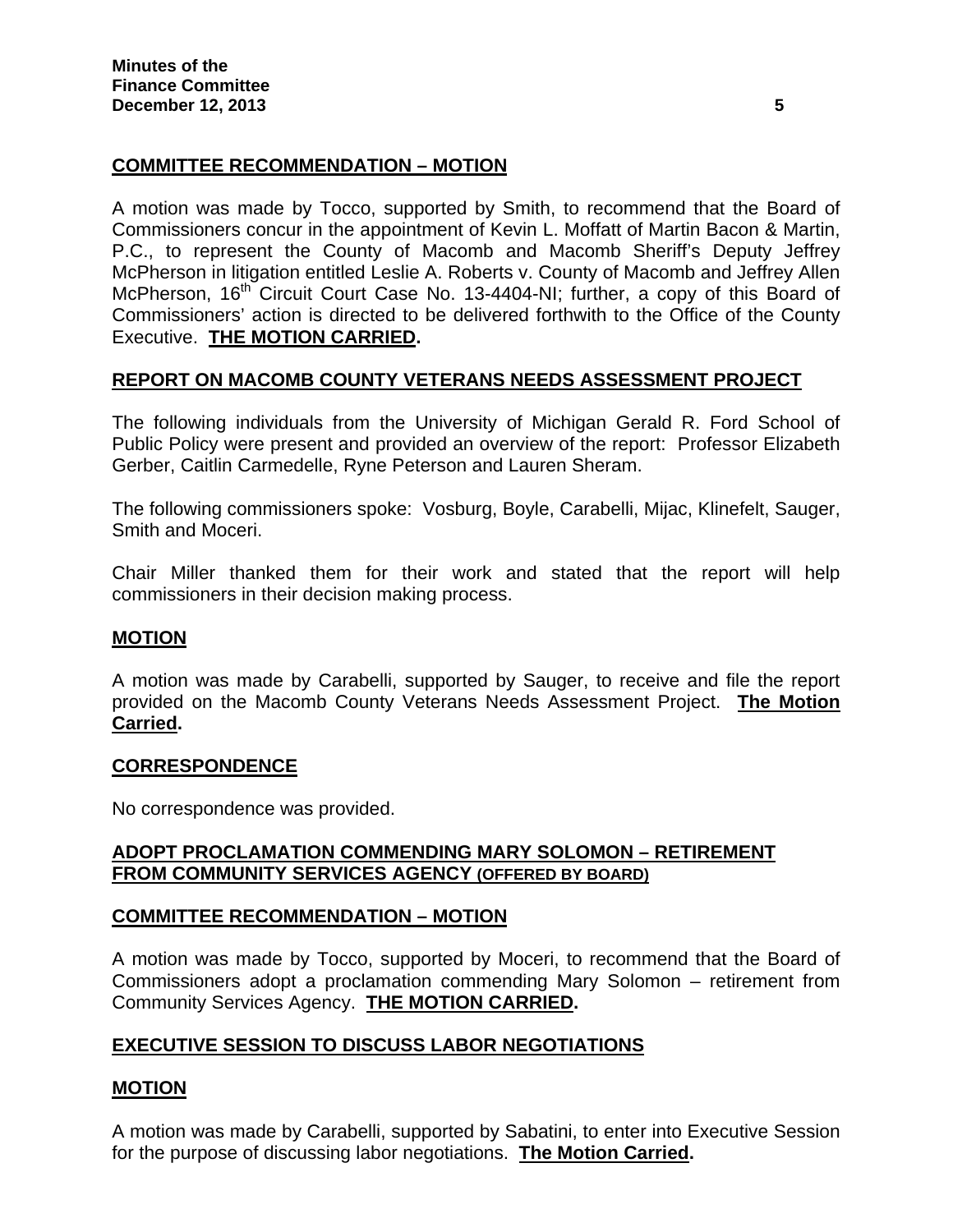In accordance with the motion, committee entered Executive Session at 9:59 a.m., with it concluding at 11:46 a.m.

### **ITEMS WAIVED BY GOVERNMENT OPERATIONS COMMITTEE CHAIR**

### **BUDGET AMENDMENT/COUNTY CLERK/ROD/QMATIC/VIRTUAL QUEUING SYSTEM**

### **COMMITTEE RECOMMENDATION – MOTION**

A motion was made by Flynn, supported by Mijac, to recommend that the Board of Commissioners approve a budget amendment that will enable the County Clerk/Register of Deeds to reinvent the way the public waits in line for county government services by purchasing a virtual queuing system at a cost not to exceed \$170,434, which includes \$42,055 for a five-year maintenance agreement; funding is available as follows: \$28,184-County Clerk Salaries and Fringe Benefits, \$78,000- County Clerk Capital Outlay, \$34,311-Register of Deeds Salaries and Fringe Benefits, \$8,900-Register of Deeds Supplies and Services and \$21,039-Register of Deeds Automation Fund Capital Outlay; further, this budget action addresses budgetary issues only. It does not constitute the Commission's approval of any County contract. If a contract requires Commission approval under the County's Contracting Policy or the County's Procurement Ordinance, such approval must be sought separately; further, a copy of this Board of Commissioners' action is directed to be delivered forthwith to the Office of the County Executive. **THE MOTION CARRIED WITH BROWN AND SABATINI VOTING "NO."** 

### **BUDGET AMENDMENT/COUNTY CLERK/ROD/IDENTISYS/MAINTENANCE AGREEMENT FOR VIRTUAL QUEUING SYSTEM**

### **COMMITTEE RECOMMENDATION – MOTION**

A motion was made by Mijac, supported by Klinefelt, to recommend that the Board of Commissioners approve a five-year maintenance contract with Identisys, Inc., for the Clerk/Register of Deeds' virtual queuing system, which is proposed in a concurrent resolution, at a one-time cost not to exceed \$42,054.75 for the entire five-year period; funds are available in the Clerk's Capital Outlay account per a budget adjustment in a concurrent resolution; further, a copy of this Board of Commissioners' action is directed to be delivered forthwith to the Office of the County Executive.

The following commissioners spoke: Vosburg and Sabatini.

Chair Miller called for a vote on the motion and **THE MOTION CARRIED WITH BROWN AND SABATINI VOTING "NO."**